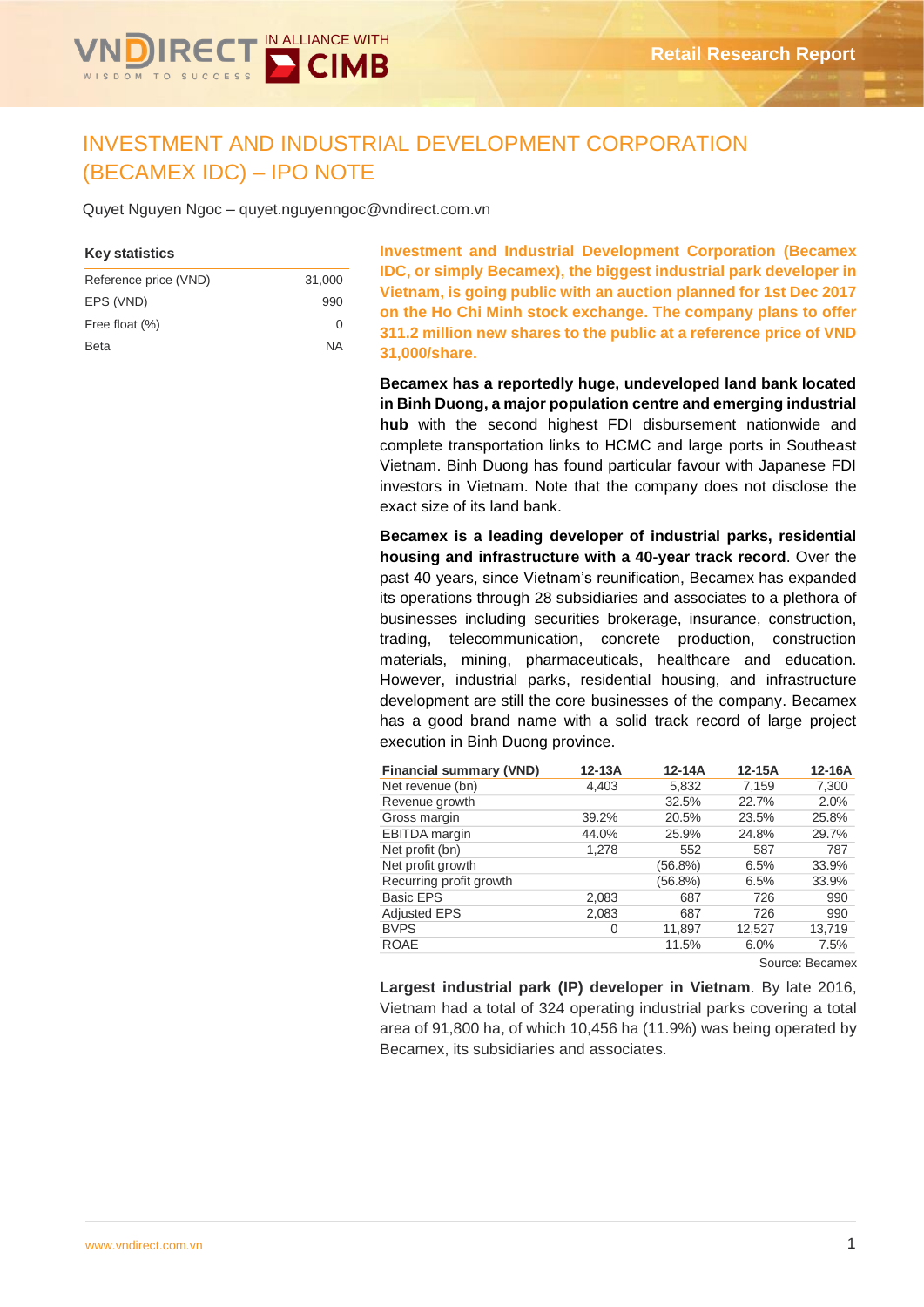

#### **Comparison of IP area by IP developer in Vietnam**



Source: Becamex

Becamex's total industrial park area is around 10,456 ha, 41.9% higher than that of IDICO, another SOE and the second largest IP operator in the country. Becamex is currently operating 5 IPs with a total leasable area of 2,165ha.

#### **Becamex's IP portfolio**

| <b>Industrial Park</b>                | Location                            |      | Launch year Leasable area (ha) | Occupancy<br>rate | Reference leasing<br>price (USD/m2) |
|---------------------------------------|-------------------------------------|------|--------------------------------|-------------------|-------------------------------------|
| My Phuoc 1 Indutrial Park             | Ben Cat town, Binh Duong province   | 2002 | 274                            | 88.4%             | 45                                  |
| My Phuoc 2 Industrial Park            | Ben Cat town, Binh Duong province   | 2005 | 344                            | 96.4%             | 45                                  |
| My Phuoc 3 Industrial Park            | Ben Cat town, Binh Duong province   | 2006 | 667                            | 79.8%             | 45                                  |
| Thoi Hoa Industrial Park (My Phuoc 4) | Ben Cat town, Binh Duong province   | 2006 | 153                            | 36.6%             | 45                                  |
| Bau Bang Industrial Park (My Phuoc 5) | Bau Bang Dist., Binh Duong province | 2007 | 727                            | 80.1%             | 35                                  |
| Total                                 |                                     |      | 2.165                          | 80.6%             |                                     |

Source: VNDIRECT

Besides, Becamex is the exclusive local shareholder of a flagship IP developer in Vietnam. Becamex owns 49% stake in Vietnam Singapore Industrial park JV Co. Ltd which is a 20 year-old joint initiative between Vietnam and Singapore. A consortium of Singaporean investors owns the remaining 51% of the JV, led by Semb Corp (47.3%) and other investors such as Mitsubishi, Ascendas and UOB Group). Vietnam – Singapore Industrial Park (VSIP) was initially developed in Binh Duong province and has since been expanded to Bac Ninh, Hai Phong, Quang Ngai, Hai Duong and Nghe An provinces with total area of 3,970ha. So far, the VSIP IP network has attracted 670 industrial projects with a total capital of USD 9.4bn (Sembcorp Annual Report 2016).

#### **Vietnam-Singapore Industrial Parks**

| <b>Industrial Park</b> | Location                             | Launch vear |       |           | Total area (ha) Occupancy rate Reference leasing price (USD/m2) |
|------------------------|--------------------------------------|-------------|-------|-----------|-----------------------------------------------------------------|
| VSIP I                 | Thuan An town, Binh Duong province   | 1996        | 500   | 100%      | 100                                                             |
| VSIP II                | Tan Uyen dist, Binh Duong province   | 2006        | 345   | 100%      | 80                                                              |
| VSIP Bac Ninh          | Tu Son dist, Bac Ninh province       | 2007        | 500   | 95%       | 100                                                             |
| VSIP II expansion      | Tan Uyen dist, Binh Duong province   | 2008        | 1.000 | 90%       | 55                                                              |
| VSIP Hai Phong         | Thuy Nguyen dist, Hai Phong province | 2010        | 500   | 55%       | 85                                                              |
| VSIP Nghe An           | Hung Nguyen dist, Nghe An province   | 2017        | 375   | 5%        | 38                                                              |
| VSIP Quang Ngai        | Son Tinh ditst, Quang Ngai province  | 2013        | 600   | 60%       | 38                                                              |
| VSIP Hai Duong         | Cam Giang dist, Hai Duong province   | 2015        | 150   | <b>NA</b> | 75                                                              |
| Total                  | 7 VSIP located in 6 provinces        | 1996-2017   | 3.970 |           |                                                                 |

Source: Becamex, VNDIRECT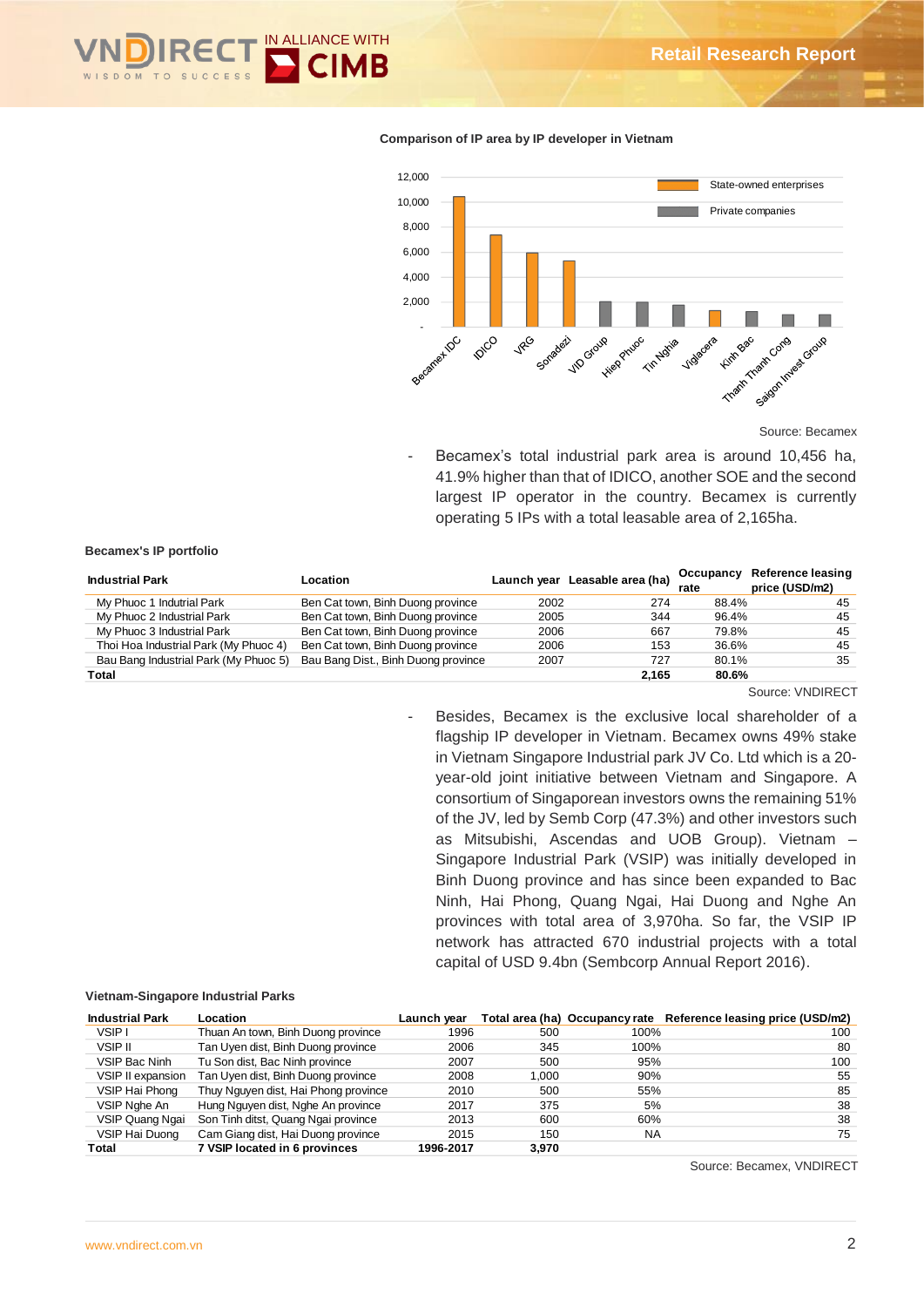

**Hybrid business model helps generate synergies**. The company benefits from its presence in both the industrial and residential segments. Industrial parks generate residential catchment areas and help the company sell its housing products.

**Becamex has 4 Industrial Park projects in the pipeline (located in Binh Duong and Binh Phuoc province).** Of these, 2 projects are mixed-use developments comprising both industrial park and residential areas. Total investment for these projects over the next 10 years is estimated at VND 18,600bn. This creates a potential risk of higher future leverage as Becamex has historically tended to fund its projects with a significant amount of debt in the capital structure. (50% debt, 20% equity and 30% pre-sale prepayments).

#### **Becamex's IP project in pipeline**

| Project                                    | Location                                                   | Launch year Total area |       | <b>Capital investment</b><br>(VND bn) | <b>Descriptions</b>                                                                                                                                                          |
|--------------------------------------------|------------------------------------------------------------|------------------------|-------|---------------------------------------|------------------------------------------------------------------------------------------------------------------------------------------------------------------------------|
| Expansion of Bau Bang<br>IP and urban area | Bau Bang and Dau Tieng<br>district, Binh Duong<br>province | 2017-2027              | 1.000 | 3.625                                 | 1,000ha IP, 1,200 ha resttlement area                                                                                                                                        |
| Becamex IP and urban<br>area               | Chon Thanh dist., Binh<br>Phuoc province                   | 2017-2035              | 4,633 | 21.256                                | 2,448ha IP, 2,185ha resettlement area. The<br>project is divided into 4 phases. Phase 1 and 2<br>has capital investment of VND 10,482bn on the<br>site of 60% of total area. |
| Cay Truong IP                              | Ben Cat town, Binh Duong<br>province                       | 2016-2020              | 700   | 3,026                                 |                                                                                                                                                                              |
| Lai Hung IP                                | Ben Cat town, Binh Duong 2016-2020<br>province             |                        | 600   | 1,500                                 |                                                                                                                                                                              |
| Vinh Lap Phu Giao                          | Phu Giao dist, Binh Duong NA<br>province                   |                        | 500   | NA                                    |                                                                                                                                                                              |
| <b>VSIP III</b>                            | North Tan Uyen dist, Binh<br>Duong province                | <b>NA</b>              | 1.000 | 6,407                                 |                                                                                                                                                                              |

Source: Becamex, VNDIRECT

**In the infrastructure development segment, Becamex is a big name in Southeast Vietnam.** Becamex has built an integrated value chain, comprising of design, building materials, and construction. Since 2010, Becamex has completed construction of My Phuoc – Tan Van road (60 km, VND 1,038bn), Tan Uyen road (20 km, VND 1,965bn), Binh Duong's centralized administrative center (VND 2,591bn). Construction revenue from these projects was estimated to account for 2.3%, 2.1%, 1.7% and 2% of nationwide infrastructure in 2013, 2014, 2015 and 2016, respectively (source: BMI, Becamex).

**Becamex has three major road development BOT projects in the pipeline.** To meet the need of inter-regional connectivity between Tan Uyen town and 06 other districts and towns, the People's Committee of Binh Duong province awarded the company several road projects (DT 743, DT 746, DT 747) which are to be developed using the Build-Operate-Transfer (BOT) model.

#### **Road projects in the pipeline**

|                | Projects Investment capital (VND bn) | Timeline              | Location                                                        |
|----------------|--------------------------------------|-----------------------|-----------------------------------------------------------------|
| DT 743         |                                      | $1.038$ $2015 - 2020$ | Connecting Thuan An town and<br>Di An town, Binh Duong province |
| DT 746         | 759                                  | 2012 - 2018           | Tan Uyen Town, Binh Duong<br>province                           |
| <b>DT 747B</b> | 727                                  | $2012 - 2018$         | Tan Uyen Town, Binh Duong<br>province                           |

Source: Becamex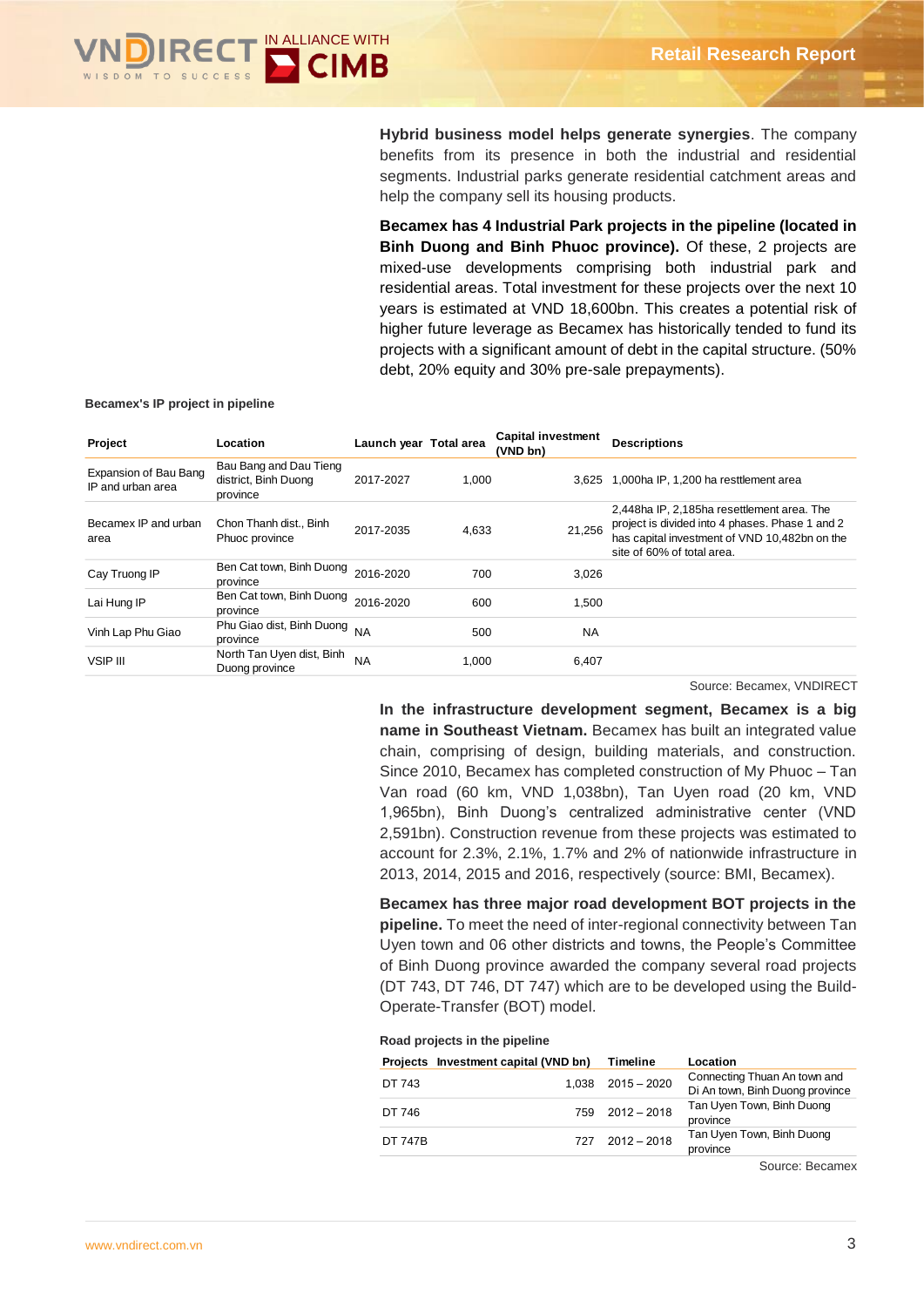

**Becamex is the government's "right hand" for development of urban area and social housing projects in Binh Duong.** Becamex has been developing many major residential projects within Binh Duong province. While most of them are in the social housing segment, some other higher-priced residential projects seem unappealing to us as demand for mid-high end products in the area is not strong enough. The two largest on-going real estate projects are as follows:

- Binh Duong New City (1,000 ha) which is located 8km away from Thu Dau Mot city, is slated to become the CBD of Binh Duong city in the future. Starting from 2010, Becamex has been appointed the sole developer of this area with complete responsibility for building roads, Binh Duong's centralized administrative center, Eastern International University, Sport center, and other ancillary infrastructure. However, both Becamex and Binh Duong's government have so far failed to attract people to live here. In our opinion, the project will witness slow progress in the next 1-2 years.
- Becamex is the government-designated developer of social (low-income) housing projects within Binh Duong province. Accordingly, Becamex is developing 37 sub-projects with a total of 64,700 units which will house around 164,000 inhabitants, mostly blue-collar workers for the next 3 years. In the past 5 years, the company has delivered 10,000 units to buyers and is developing phase 2 with another 10,000 units.

**High debt service cost takes a big chunk out of profits**. Like any other infrastructure developer developing multiple projects at the same time, Becamex has huge capital needs. As a result, interest bearing debt to equity ratio has remained high at around 1.8x for the past 4 years. Consequently, interest expense accounted for 45.1%, 50.3%, 59.1%, and 66.1% of EBITDA in 2013, 2014, 2015 and 2016, respectively. uy<del>c</del> u

**Business results for the first 6 months are a bit worrisome but it is premature to draw conclusions**. So far, financial statements for 1H 2017 and 9M 2017 have not been released yet. However, Becamex announced some of its 1H 2017 P&L line items (see in diagram below), showing a slump in revenue across many segments. The company's representative confirmed that most of revenue will come in 2H, however, we are unwilling to draw concrete conclusions until the financial statements have been released.

**Becamex is aggressively levered**

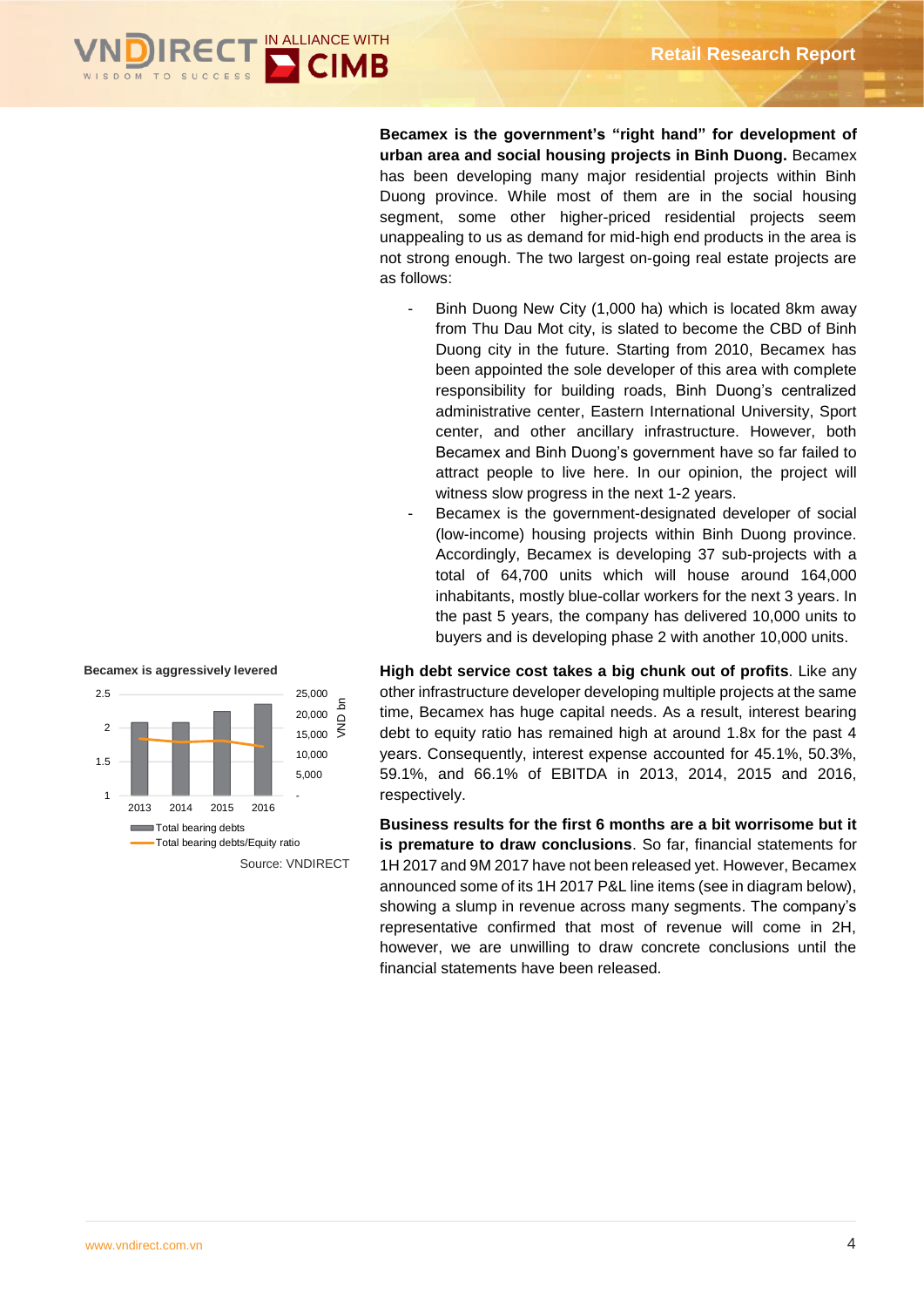



**Revenue contribution by business activity and financial income**

■Land use rights trading ■Construction activities ■Industrial parks ■Others ■Financial income

#### Source: Becamex

**The IPO will be a two-stage process with a pure primary share issuance upfront, followed by a mix of primary and secondary share issuances to strategic investors in the second stage.**  Becamex is going to issue new shares through auction/strategic investor placements to increase its charter capital to VND 13,170bn by 2018. The proceeds will only partially satisfy the capital needs of projects in the pipeline, estimated at VND 10,400bn and VND 13,500bn in 2018 and 2019 respectively. The future shareholder structure depends on the success of the auction and strategic investor placements.

- The company is going public via an auction of 311.2 million new shares at a starting price of VND 31,000/share. Proceeds from the auction will amount to VND 9,647bn, accounted for in the balance sheet as VND 3,112bn new charter capital and VND 6,535bn share premium. In accordance with current regulations governing SOE equitizations, only the proceeds accounted for as new charter capital contribution will be retained by Becamex. The remaining proceeds that count as share premium will be used to pay equitization expenses and benefits for redundant employees which are unknown at this point. So we are unable to estimate the exact proceeds from the primary share issuance that will accrue to Becamex.
- The auction will take place on Ho Chi Minh Stock Exchange on 1st December 2017. After the auction, the unsold shares will be offered directly to registered investors via put through method. If there are unsold shares, Becamex will submit a plan to Binh Duong's People committee to alter the targeted charter capital.
- The price offered to employees will be the lowest successful bidding price realized at the public auction.
- A divestment and small primary share issuance to strategic investors will be held after completion of the public auction. The Government wants to maintain a minimum ownership of 51% in Becamex post strategic divestment and Binh Duong's People committee will be the representative for the government's ownership stake.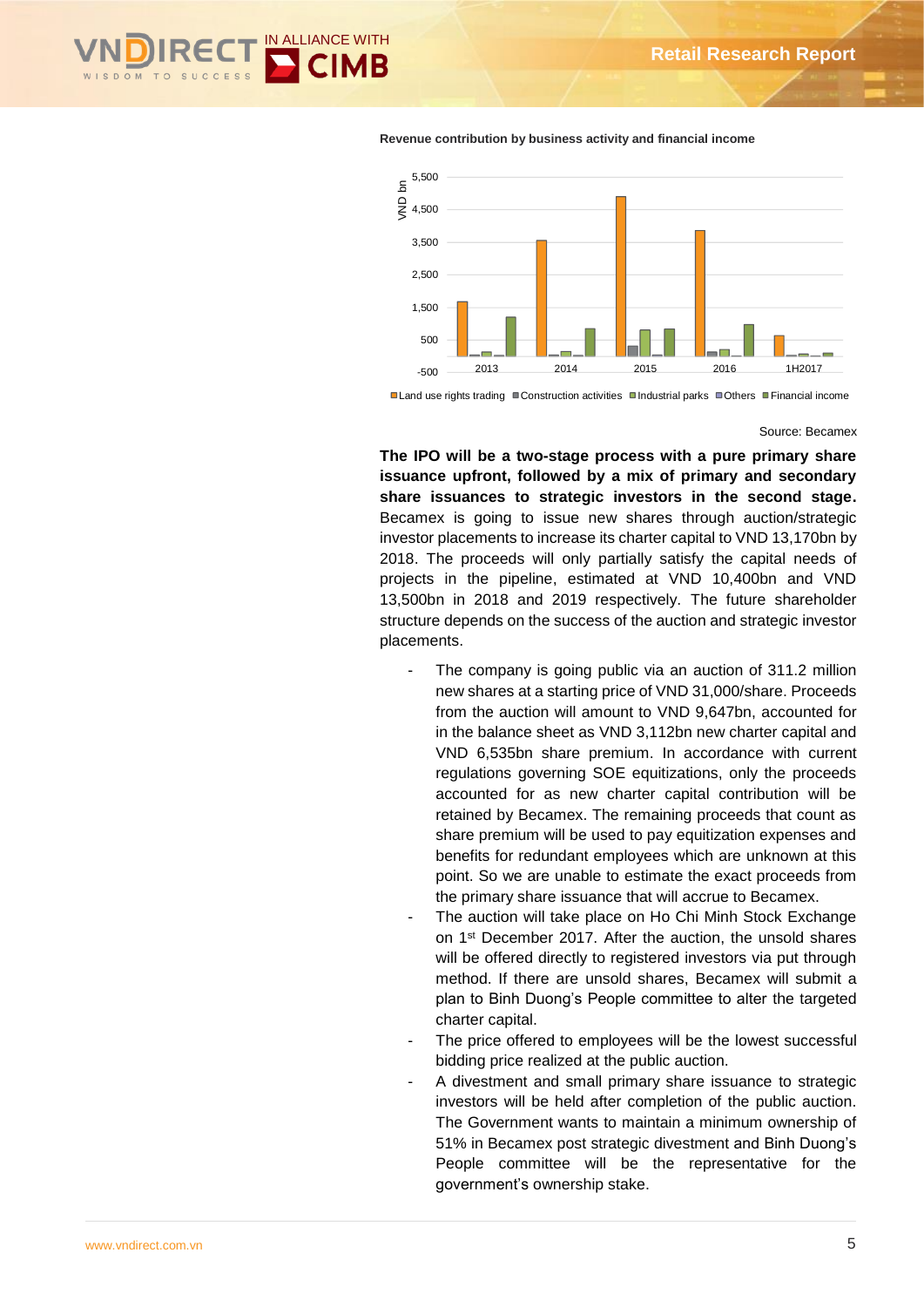

#### **Tentative shareholder structure**

|             |              | Pre IPO                 |           |                    | Post IPO                |           |                           | Post strategic divestment |                |
|-------------|--------------|-------------------------|-----------|--------------------|-------------------------|-----------|---------------------------|---------------------------|----------------|
| olders's    | Shareholders | No. of shares %<br>(mn) | ownership | Shareholders       | No. of shares %<br>(mn) | ownership | Shareholders              | No. of shares<br>(mn)     | %<br>ownership |
| cture       | Government   | 987.8                   |           | 100.00% Government | 987.8                   |           | 75.75% Government         | 671.67                    | 51.00%         |
| ᄒ<br>₽<br>s |              |                         |           | Employees          | 4.94                    |           | 0.38% Employees           | 4.94                      | 0.37%          |
| Shar        |              |                         |           | Successful bidders | 311.21                  |           | 23.87% Successful bidders | 311.21                    | 23.63%         |
|             |              |                         |           |                    |                         |           | Strategic investors       | 329.19                    | 25.00%         |
| Total       |              | 987.80                  | 100.00%   |                    | 1.303.94                | 100.00%   |                           | 1.317.00                  | 100.00%        |

Source: Becamex IDC, VNDIRECT

**Becamex seems to be attracting the attention of strategic investors due to its large land bank in Binh Duong, one of the fastest-growing industrial and urban areas in Vietnam.** Although no names have been disclosed yet, we believe that multiple strategic investors have expressed an interest in participating the Becamex IPO.

The participation of new shareholders is expected to improve transparency, corporate governance and business performance. However, we see strategic investor impact on the business playing out only over the long-term as Becamex's business is closely linked to government development policy implying that a strategic investor may have limited degrees of freedom in making strategic and capitalbudgeting decisions.

**Investors should take note of dilution risks.** The new share issuance via auction could cause significant dilution of earnings with only a fraction of the proceeds from the issuance accruing to the company. The huge capital needs of the company, as evinced by its project pipeline, implies that future primary share issuances are also imminent, creating further dilution risk even though the company has historically tended to use a debt-heavy capital structure to finance its projects.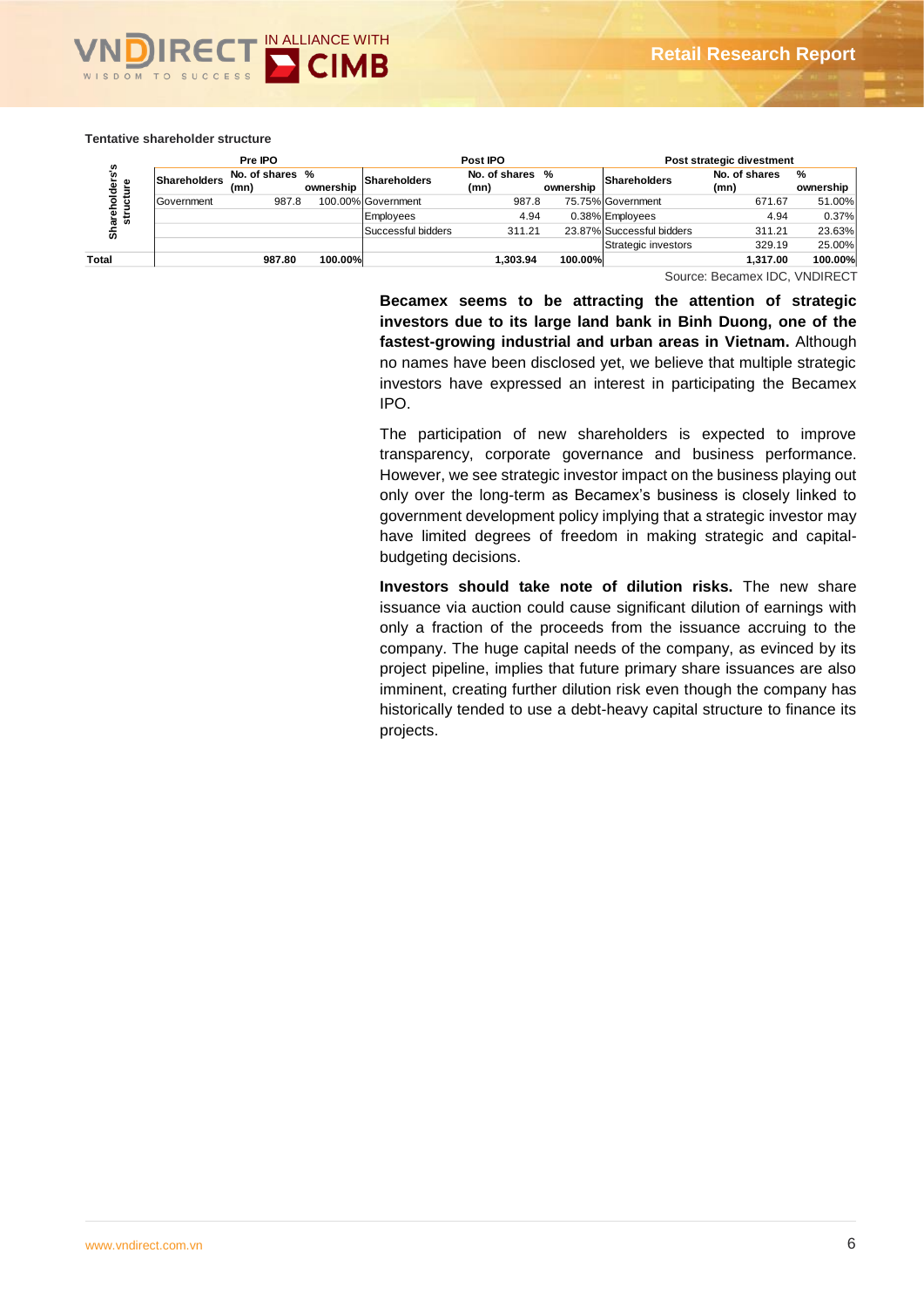# WISDOM TO SUCCESS CIMB

| (VNDbn)                       | 12-14A  | 12-15A   | 12-16A   |
|-------------------------------|---------|----------|----------|
| Revenue                       | 5832    | 7159     | 7300     |
| Cost of sales                 | (4,634) | (5, 479) | (5, 417) |
| Gen & admin expenses          | (330)   | (376)    | (418)    |
| Selling expenses              | (610)   | (654)    | (728)    |
| <b>Operating Profit</b>       | 258     | 651      | 736      |
| <b>Operating EBITDA</b>       | 712     | 1070     | 1194     |
| Depreciation and amortisation | (454)   | (419)    | (458)    |
| <b>Operating EBITDA</b>       | 371     | 575      | 273      |
| Interest income               | 371     | 575      | 273      |
| Financial expense             | (361)   | (658)    | (842)    |
| Net other income              | 39      | 29       | 70       |
| Income from associates & JVs  | 391     | 124      | 683      |
| Pre-tax profit                | 698     | 720      | 920      |
| Taxation                      | (51)    | (24)     | (34)     |
| Minority interests            | (95)    | (108)    | (99)     |
| Net profit                    | 552     | 587      | 787      |
| Adj. net profit to ordinary   | 552     | 587      | 787      |
| Ordinary dividends            | (867)   |          | 673      |
| <b>Retained earnings</b>      | -316    | 587      | 114      |

| <b>Balance sheet</b>                  |        |        |               |
|---------------------------------------|--------|--------|---------------|
| (VNDbn)                               | 12-14A |        | 12-15A 12-16A |
| Cash and equivalents                  | 3,043  | 2,550  | 1,667         |
| Short term investments                | 354    | 464    | 2,007         |
| Accounts receivables                  | 5,690  | 9,425  | 7,127         |
| Inventories                           | 21,205 | 23,130 | 26,270        |
| Other current assets                  | 469    | 646    | 279           |
| <b>Total current assets</b>           | 30,761 | 36,215 | 37,350        |
| <b>Fixed assets</b>                   | 8,481  | 9,162  | 10,625        |
| <b>Total investments</b>              | 7,286  | 5,827  | 8,153         |
| Other long-term assets                | 738    | 960    | 1,118         |
| <b>Total assets</b>                   | 47,266 | 52,164 | 57,246        |
| Short-term debt                       | 6,724  | 7,138  | 7,474         |
| Accounts payable                      | 2,928  | 2,105  | 1,899         |
| Other current liabilities             | 12,566 | 14,374 | 16,240        |
| <b>Total current liabilities</b>      | 22,218 | 23,616 | 25,612        |
| Total long-term debt                  | 11,345 | 13,690 | 15,122        |
| Other liabilities                     | 2,684  | 3,294  | 3,463         |
| Share capital                         | 8,030  | 8,096  | 7,952         |
| Retained earnings reserve             | (110)  | 126    | (236)         |
| Shareholders' equity                  | 9,553  | 10,142 | 10,909        |
| Minority interests                    | 1,465  | 1,423  | 2,141         |
| <b>Total liabilities &amp; equity</b> | 47,266 | 52,164 | 57,246        |

#### **Cash flow statement**

| (VNDbn)                                  | 12-14A  | 12-15A  | 12-16A   |
|------------------------------------------|---------|---------|----------|
| Cash flow from operating activities      | (1,780) | (2,580) | 1,339    |
| Net profit before tax                    | 698     | 720     | 920      |
| Adjustment for:                          |         |         |          |
| Depreciation & Amortization              | 454     | 419     | 458      |
| Provisions                               | 2       | 26      | 78       |
| Profits from investing activities        | (685)   | (585)   | (889)    |
| Interest expense                         | 358     | 633     | 789      |
| Operating profit before changes in WC    | 802     | 1,198   | 931      |
| Changes in working capital               | (2,582) | (3,778) | 408      |
| Net cash flow from investing activities  | (1,784) | (740)   | (3, 181) |
| Purchases of fixed assets                | (1,379) | (870)   | (1,730)  |
| Proceeds from disposal of fixed assets   | 86      | 12      | 37       |
| Other investments                        | (491)   | 118     | (1,488)  |
| Net cash flow from financing activities  | 1,487   | 2,822   | 959      |
| Proceeds from issuance of shares.        | 733     |         | 6        |
| Proceeds from convertible bonds          |         | (14)    | (144)    |
| Net borrowings                           | 1,621   | 2,836   | 1,771    |
| Dividend paid                            | (867)   |         | (673)    |
| Net cash flow                            | (2,077) | (497)   | (883)    |
| Cash and equivalents at beg of year      | 5,120   | 3,043   | 2,550    |
| Cash and cash equivalents at end of year | 3,043   | 2,550   | 1,667    |

| Key ratios              |          |        |               |
|-------------------------|----------|--------|---------------|
|                         | $12-14A$ |        | 12-15A 12-16A |
| <b>Dupont</b>           |          |        |               |
| Net profit margin       | 9.5%     | 8.2%   | 10.8%         |
| Asset turnover          |          | 0.14   | 0.13          |
| <b>ROAA</b>             |          | 1.2%   | 1.4%          |
| Avg assets/avg equity   |          | 5.05   | 5.20          |
| <b>ROAE</b>             |          | 6.0%   | 7.5%          |
| <b>Efficiency</b>       |          |        |               |
| Days account receivable | 356      | 481    | 357           |
| Days inventory          | 1,670    | 1,541  | 1,775         |
| Days creditor           | 231      | 140    | 128           |
| Fixed asset turnover    |          | 0.81   | 0.74          |
| <b>ROIC</b>             | 1.9%     | 1.8%   | 2.2%          |
| Liquidity               |          |        |               |
| Current ratio           | 1.38     | 1.53   | 1.46          |
| Quick ratio             | 0.43     | 0.55   | 0.43          |
| Cash ratio              | 0.15     | 0.13   | 0.14          |
| Cash cycle              | 1,796    | 1,881  | 2,004         |
| Growth rate (yoy)       |          |        |               |
| Revenue growth          |          | 22.7%  | 2.0%          |
| Operating profit growth |          | 152.0% | 13.1%         |
| Net profit growth       |          | 6.5%   | 33.9%         |
| EPS growth              |          | 5.6%   | 36.4%         |
| Share value             |          |        |               |
| Basic EPS (VND)         | 687      | 726    | 990           |
| <b>BVPS (VND)</b>       | 11.897   | 12.527 | 13.719        |

Source: Becamex IDC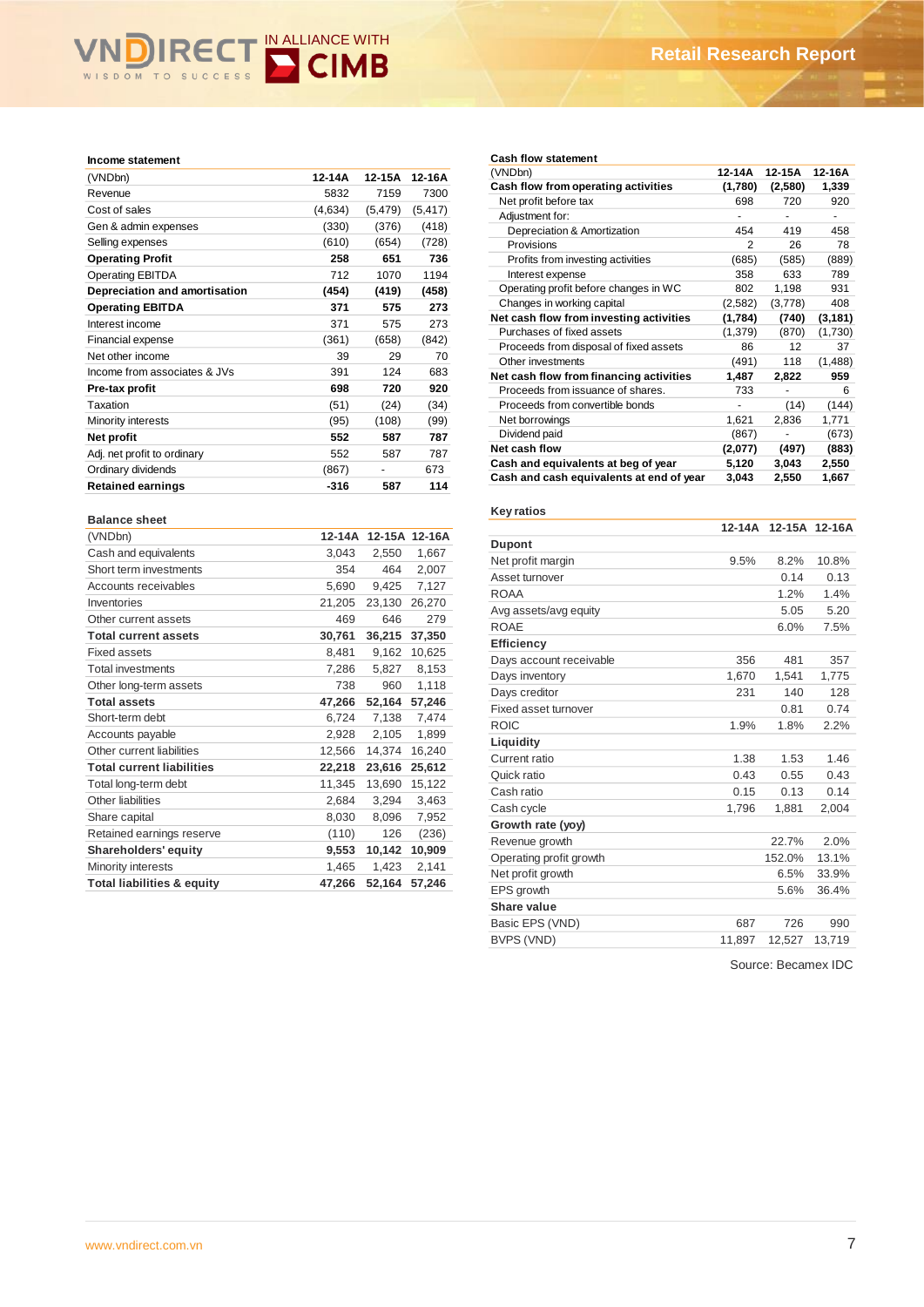

# **DISCLAIMER**

The content of this report (including the views and opinions expressed therein, and the information comprised therein) has been prepared by and belongs to VNDIRECT Securities Corporation, and is distributed by CIMB pursuant to an arrangement between VNDIRECT Securities Corporation and CIMB. VNDIRECT Securities Corporation is not an affiliate of CIMB.

This report is not directed to, or intended for distribution to or use by, any person or entity who is a citizen or resident of or located in any locality, state, country or other jurisdiction where such distribution, publication, availability or use would be contrary to law or regulation.

By accepting this report, the recipient hereof represents and warrants that he is entitled to receive such report in accordance with the restrictions set forth below and agrees to be bound by the limitations contained herein (including the "Restrictions on Distributions" set out below). Any failure to comply with these limitations may constitute a violation of law. This publication is being supplied to you strictly on the basis that it will remain confidential. No part of this report may be (i) copied, photocopied, duplicated, stored or reproduced in any form by any means or (ii) redistributed or passed on, directly or indirectly, to any other person in whole or in part, for any purpose without the prior written consent of CIMB.

The information contained in this research report is prepared from data believed to be correct and reliable at the time of issue of this report. VNDIRECT Securities Corporation may or may not issue regular reports on the subject matter of this report at any frequency and may cease to do so or change the periodicity of reports at any time. VNDIRECT Securities Corporation and CIMB are under no obligation to update this report in the event of a material change to the information contained in this report. VNDIRECT Securities Corporation and CIMB have no, and will not accept any, obligation to (i) check or ensure that the contents of this report remain current, reliable or relevant, (ii) ensure that the content of this report constitutes all the information a prospective investor may require, (iii) ensure the adequacy, accuracy, completeness, reliability or fairness of any views, opinions and information, and accordingly, VNDIRECT Securities Corporation and CIMB, or any of their respective affiliates, or its related persons (and their respective directors, associates, connected persons and/or employees) shall not be liable in any manner whatsoever for any consequences (including but not limited to any direct, indirect or consequential losses, loss of profits and damages) of any reliance thereon or usage thereof. In particular, VNDIRECT Securities Corporation and CIMB disclaim all responsibility and liability for the views and opinions set out in this report.

Unless otherwise specified, this report is based upon reasonable sources. Such sources will, unless otherwise specified, for market data, be market data and prices available from the main stock exchange or market where the relevant security is listed, or, where appropriate, any other market. Information on the accounts and business of company(ies) will generally be based on published statements of the company(ies), information disseminated by regulatory information services, other publicly available information and information resulting from our research. Whilst every effort is made to ensure that statements of facts made in this report are accurate, all estimates, projections, forecasts, expressions of opinion and other subjective judgments contained in this report are based on assumptions considered to be reasonable as of the date of the document in which they are contained and must not be construed as a representation that the matters referred to therein will occur. Past performance is not a reliable indicator of future performance. The value of investments may go down as well as up and those investing may, depending on the investments in question, lose more than the initial investment. No report shall constitute an offer or an invitation by or on behalf of CIMB or VNDIRECT Securities Corporation or their respective affiliates to any person to buy or sell any investments.

CIMB and/or VNDIRECT Securities Corporation, their respective affiliates and related companies, their directors, associates, connected parties and/or employees may own or have positions in securities of the company(ies) covered in this research report or any securities related thereto and may from time to time add to or dispose of, or may be materially interested in, any such securities. Further, CIMB and/or VNDIRECT Securities Corporation, their respective affiliates and its related companies do and seek to do business with the company(ies) covered in this research report and may from time to time act as market maker or have assumed an underwriting commitment in securities of such company(ies), may sell them to or buy them from customers on a principal basis and may also perform or seek to perform significant investment banking, advisory, underwriting or placement services for or relating to such company(ies) as well as solicit such investment, advisory or other services from any entity mentioned in this report.

CIMB and/or VNDIRECT Securities Corporation or their respective affiliates may enter into an agreement with the company(ies) covered in this report relating to the production of research reports. CIMB and/or VNDIRECT Securities Corporation may disclose the contents of this report to the company(ies) covered by it and may have amended the contents of this report following such disclosure.

The analyst responsible for the production of this report hereby certifies that the views expressed herein accurately and exclusively reflect his or her personal views and opinions about any and all of the issuers or securities analysed in this report and were prepared independently and autonomously. No part of the compensation of the analyst(s) was, is, or will be directly or indirectly related to the inclusion of specific recommendations(s) or view(s) in this report. The analyst(s) who prepared this research report is prohibited from receiving any compensation, incentive or bonus based on specific investment banking transactions or for providing a specific recommendation for, or view of, a particular company. Information barriers and other arrangements may be established where necessary to prevent conflicts of interests arising. However, the analyst(s) may receive compensation that is based on his/their coverage of company(ies) in the performance of his/their duties or the performance of his/their recommendations and the research personnel involved in the preparation of this report may also participate in the solicitation of the businesses as described above. In reviewing this research report, an investor should be aware that any or all of the foregoing, among other things, may give rise to real or potential conflicts of interest. Additional information is, subject to the duties of confidentiality, available on request.

The term "VNDIRECT Securities Corporation" shall, unless the context otherwise requires, mean VNDIRECT Securities Corporation and its affiliates, subsidiaries and related companies. The term "CIMB" shall denote, where appropriate, the relevant entity distributing or disseminating the report in the particular jurisdiction referenced below, or, in every other case, CIMB Group Holdings Berhad ("CIMBGH") and its affiliates, subsidiaries and related companies.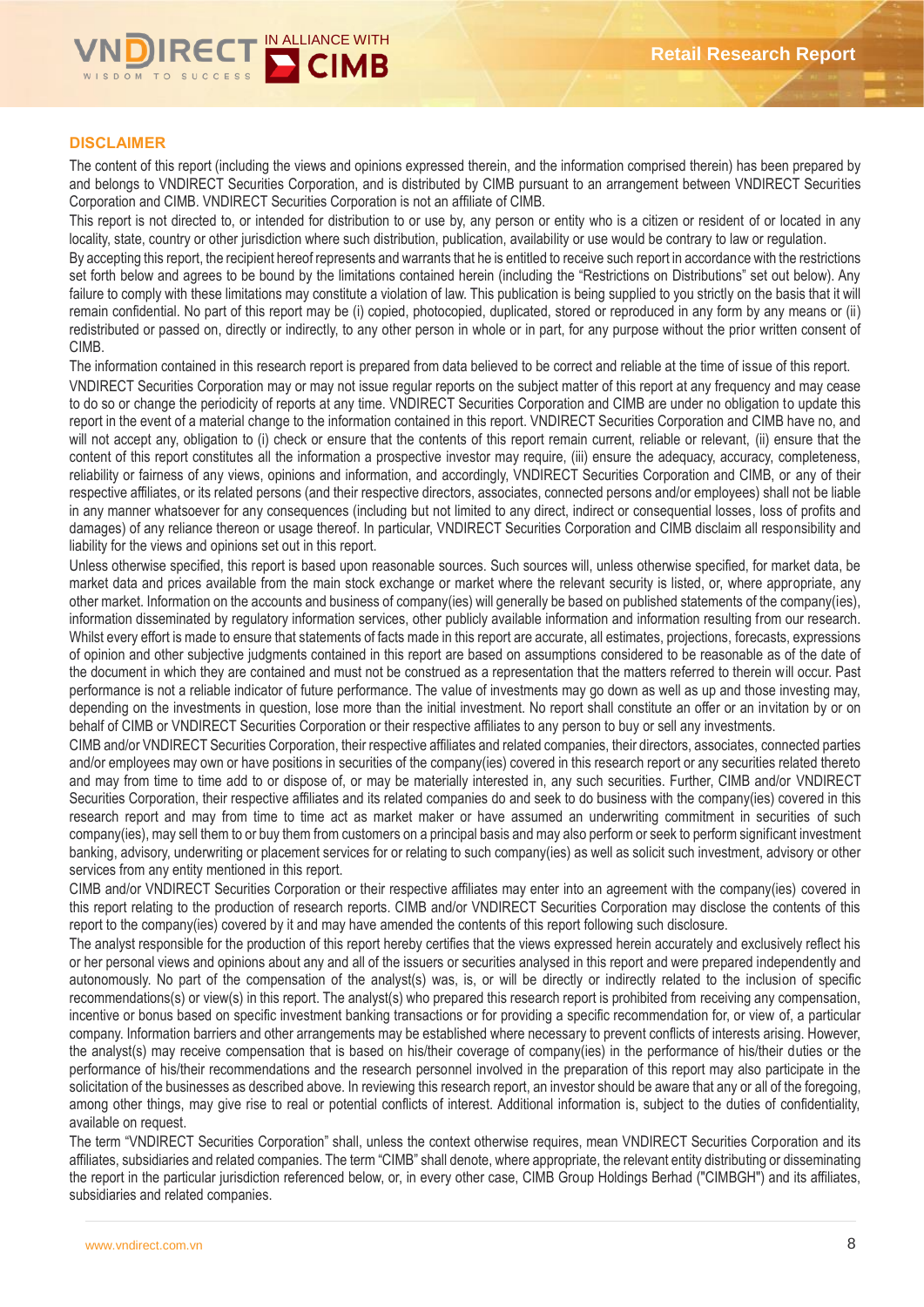

| Country     | <b>CIMB Entity</b>                      | <b>Regulated by</b>                                             |
|-------------|-----------------------------------------|-----------------------------------------------------------------|
| Hong Kong   | <b>CIMB Securities Limited</b>          | Securities and Futures Commission Hong Kong                     |
| India       | CIMB Securities (India) Private Limited | Securities and Exchange Board of India (SEBI)                   |
| Indonesia   | PT CIMB Sekuritas Indonesia             | Financial Services Authority of Indonesia                       |
| Malaysia    | <b>CIMB Investment Bank Berhad</b>      | Securities Commission Malaysia                                  |
| Singapore   | CIMB Research Pte. Ltd.                 | Monetary Authority of Singapore                                 |
| South Korea | CIMB Securities Limited, Korea Branch   | Financial Services Commission and Financial Supervisory Service |
| Thailand    | CIMB Securities (Thailand) Co. Ltd.     | Securities and Exchange Commission Thailand                     |

(i) As of 15 November 2017 VNDIRECT Securities Corporation has a proprietary position in the securities (which may include but not limited to shares, warrants, call warrants and/or any other derivatives) in the following company or companies covered or recommended in this report: (a) -

(ii) As of 15 November 2017, the analyst(s) who prepared this report, and the associate(s), has / have an interest in the securities (which may include but not limited to shares, warrants, call warrants and/or any other derivatives) in the following company or companies covered or recommended in this report:

(a) -

This report does not purport to contain all the information that a prospective investor may require. CIMB and/or VNDIRECT Securities Corporation or any of their respective affiliates does not make any guarantee, representation or warranty, express or implied, as to the adequacy, accuracy, completeness, reliability or fairness of any such information and opinion contained in this report. Neither CIMB and/or VNDIRECT Securities Corporation nor any of their respective affiliates nor its related persons shall be liable in any manner whatsoever for any consequences (including but not limited to any direct, indirect or consequential losses, loss of profits and damages) of any reliance thereon or usage thereof.

This report is general in nature and has been prepared for information purposes only. It is intended for circulation amongst CIMB and its affiliates' clients generally and does not have regard to the specific investment objectives, financial situation and the particular needs of any specific person who may receive this report. The information and opinions in this report are not and should not be construed or considered as an offer, recommendation or solicitation to buy or sell the subject securities, related investments or other financial instruments or any derivative instrument, or any rights pertaining thereto.

Investors are advised to make their own independent evaluation of the information contained in this research report, consider their own individual investment objectives, financial situation and particular needs and consult their own professional and financial advisers as to the legal, business, financial, tax and other aspects before participating in any transaction in respect of the securities of company(ies) covered in this research report. The securities of such company(ies) may not be eligible for sale in all jurisdictions or to all categories of investors.

**Australia:** Despite anything in this report to the contrary, this research is provided in Australia by CIMB Securities (Singapore) Pte. Ltd. and CIMB Securities Limited. This research is only available in Australia to persons who are "wholesale clients" (within the meaning of the Corporations Act 2001 (Cth) and is supplied solely for the use of such wholesale clients and shall not be distributed or passed on to any other person. You represent and warrant that if you are in Australia, you are a "wholesale client". This research is of a general nature only and has been prepared without taking into account the objectives, financial situation or needs of the individual recipient. CIMB Securities (Singapore) Pte. Ltd. and CIMB Securities Limited do not hold, and are not required to hold an Australian financial services licence. CIMB Securities (Singapore) Pte. Ltd. and CIMB Securities Limited rely on "passporting" exemptions for entities appropriately licensed by the Monetary Authority of Singapore (under ASIC Class Order 03/1102) and the Securities and Futures Commission in Hong Kong (under ASIC Class Order 03/1103).

**China:** For the purpose of this report, the People's Republic of China ("PRC") does not include the Hong Kong Special Administrative Region, the Macau Special Administrative Region or Taiwan. The distributor of this report has not been approved or licensed by the China Securities Regulatory Commission or any other relevant regulatory authority or governmental agency in the PRC. This report contains only marketing information. The distribution of this report is not an offer to buy or sell to any person within or outside PRC or a solicitation to any person within or outside of PRC to buy or sell any instruments described herein. This report is being issued outside the PRC to a limited number of institutional investors and may not be provided to any person other than the original recipient and may not be reproduced or used for any other purpose.

France: Only qualified investors within the meaning of French law shall have access to this report. This report shall not be considered as an offer to subscribe to, or used in connection with, any offer for subscription or sale or marketing or direct or indirect distribution of financial instruments and it is not intended as a solicitation for the purchase of any financial instrument.

**Germany:** This report is only directed at persons who are professional investors as defined in sec 31a(2) of the German Securities Trading Act (WpHG). This publication constitutes research of a non-binding nature on the market situation and the investment instruments cited here at the time of the publication of the information.

The current prices/yields in this issue are based upon closing prices from Bloomberg as of the day preceding publication. Please note that neither the German Federal Financial Supervisory Agency (BaFin), nor any other supervisory authority exercises any control over the content of this report.

**Hong Kong:** This report is issued and distributed in Hong Kong by CIMB Securities Limited ("CHK") which is licensed in Hong Kong by the Securities and Futures Commission for Type 1 (dealing in securities), Type 4 (advising on securities) and Type 6 (advising on corporate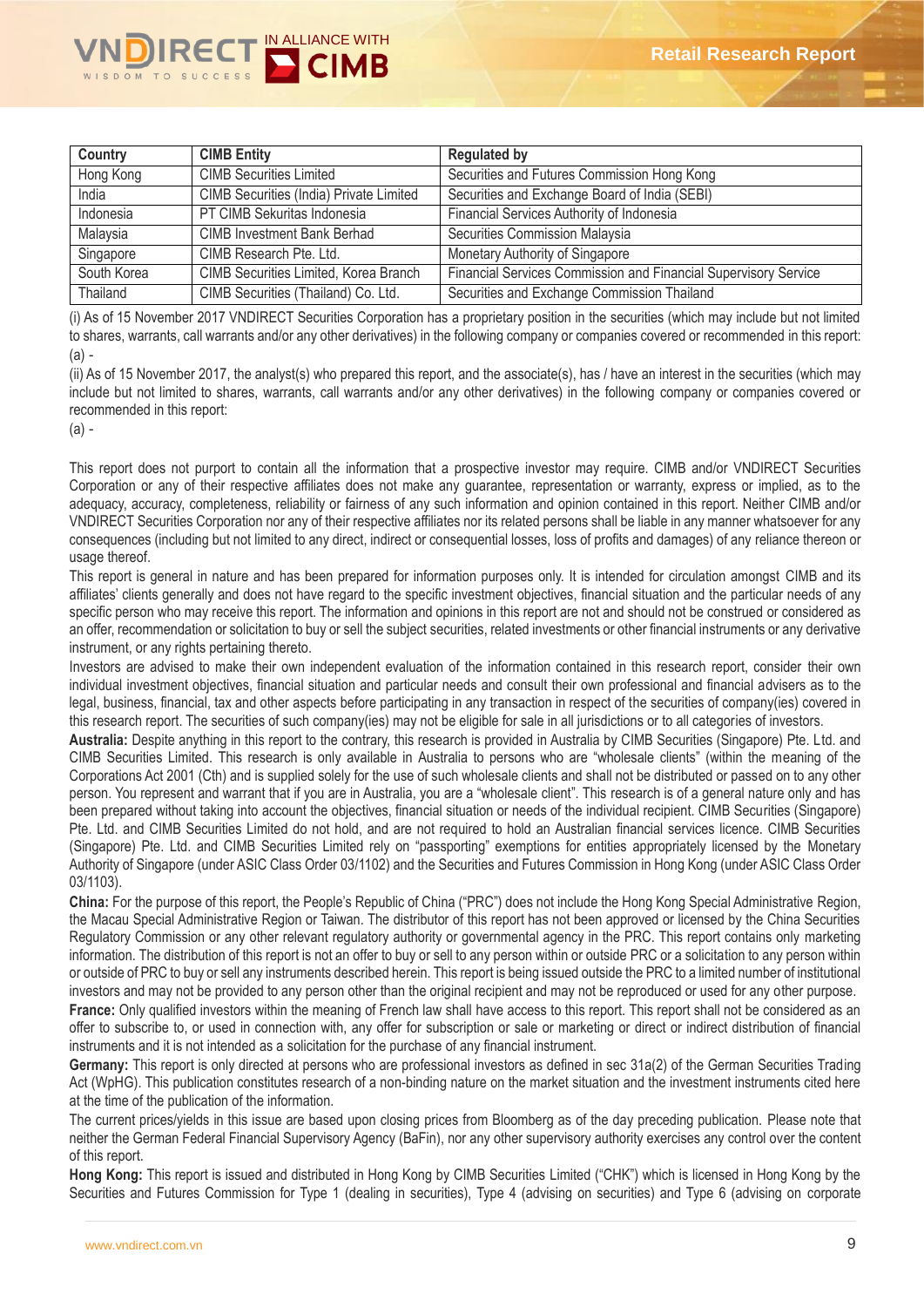

finance) activities. Any investors wishing to purchase or otherwise deal in the securities covered in this report should contact the Head of Sales at CIMB Securities Limited. The views and opinions in this research report are not our own but of VNDIRECT Securities Corporation as of the date hereof and are subject to change. If the Financial Services and Markets Act of the United Kingdom or the rules of the Financial Conduct Authority apply to a recipient, our obligations owed to such recipient therein are unaffected. CHK has no obligation to update its opinion or the information in this research report.

This publication is strictly confidential and is for private circulation only to clients of CHK.

CIMB Securities Limited does not make a market on other securities mentioned in the report.

**India:** This report is issued and distributed in India by CIMB Securities (India) Private Limited ("CIMB India") which is registered with SEBI as a stock-broker under the Securities and Exchange Board of India (Stock Brokers and Sub-Brokers) Regulations, 1992, the Securities and Exchange Board of India (Research Analyst) Regulations, 2014 (SEBI Registration Number INH000000669) and in accordance with the provisions of Regulation 4 (g) of the Securities and Exchange Board of India (Investment Advisers) Regulations, 2013, CIMB India is not required to seek registration with SEBI as an Investment Adviser.

The research analysts, strategists or economists principally responsible for the preparation of this research report are segregated from equity stock broking and merchant banking of CIMB India and they have received compensation based upon various factors, including quality, accuracy and value of research, firm profitability or revenues, client feedback and competitive factors. Research analysts', strategists' or economists' compensation is not linked to investment banking or capital markets transactions performed or proposed to be performed by CIMB India or its affiliates.

**Indonesia:** This report is issued and distributed by PT CIMB Securities Indonesia ("CIMBI"). The views and opinions in this research report are our own as of the date hereof and are subject to change. If the Financial Services and Markets Act of the United Kingdom or the rules of the Financial Conduct Authority apply to a recipient, our obligations owed to such recipient therein are unaffected. CIMBI has no obligation to update its opinion or the information in this research report. Neither this report nor any copy hereof may be distributed in Indonesia or to any Indonesian citizens wherever they are domiciled or to Indonesian residents except in compliance with applicable Indonesian capital market laws and regulations.

This research report is not an offer of securities in Indonesia. The securities referred to in this research report have not been registered with the Financial Services Authority (Otoritas Jasa Keuangan) pursuant to relevant capital market laws and regulations, and may not be offered or sold within the territory of the Republic of Indonesia or to Indonesian citizens through a public offering or in circumstances which constitute an offer within the meaning of the Indonesian capital market law and regulations.

**Ireland:** CIMB is not an investment firm authorised in the Republic of Ireland and no part of this document should be construed as CIMB acting as, or otherwise claiming or representing to be, an investment firm authorised in the Republic of Ireland.

**Malaysia:** This report is issued and distributed by CIMB Investment Bank Berhad ("CIMB") solely for the benefit of and for the exclusive use of our clients. If the Financial Services and Markets Act of the United Kingdom or the rules of the Financial Conduct Authority apply to a recipient, our obligations owed to such recipient therein are unaffected. CIMB has no obligation to update, revise or reaffirm its opinion or the information in this research reports after the date of this report.

**New Zealand:** In New Zealand, this report is for distribution only to persons who are wholesale clients pursuant to section 5C of the Financial Advisers Act 2008.

**Singapore:** This report is issued and distributed by CIMB Research Pte Ltd ("CIMBR"). CIMBR is a financial adviser licensed under the Financial Advisers Act, Cap 110 ("FAA") for advising on investment products, by issuing or promulgating research analyses or research reports, whether in electronic, print or other form. Accordingly CIMBR is a subject to the applicable rules under the FAA unless it is able to avail itself to any prescribed exemptions.

Recipients of this report are to contact CIMB Research Pte Ltd, 50 Raffles Place, #19-00 Singapore Land Tower, Singapore in respect of any matters arising from, or in connection with this report. CIMBR has no obligation to update its opinion or the information in this research report. This publication is strictly confidential and is for private circulation only. If you have not been sent this report by CIMBR directly, you may not rely, use or disclose to anyone else this report or its contents.

If the recipient of this research report is not an accredited investor, expert investor or institutional investor, CIMBR accepts legal responsibility for the contents of the report without any disclaimer limiting or otherwise curtailing such legal responsibility. If the recipient is an accredited investor, expert investor or institutional investor, the recipient is deemed to acknowledge that CIMBR is exempt from certain requirements under the FAA and its attendant regulations, and as such, is exempt from complying with the following :

(a) Section 25 of the FAA (obligation to disclose product information);

(b) Section 27 (duty not to make recommendation with respect to any investment product without having a reasonable basis where you may be reasonably expected to rely on the recommendation) of the FAA;

(c) MAS Notice on Information to Clients and Product Information Disclosure [Notice No. FAA-N03];

(d) MAS Notice on Recommendation on Investment Products [Notice No. FAA-N16];

(e) Section 36 (obligation on disclosure of interest in securities), and

(f) any other laws, regulations, notices, directive, guidelines, circulars and practice notes which are relates to the above, to the extent permitted by applicable laws, as may be amended from time to time, and any other laws, regulations, notices, directive, guidelines, circulars, and practice notes as we may notify you from time to time. In addition, the recipient who is an accredited investor, expert investor or institutional investor acknowledges that a CIMBR is exempt from Section 27 of the FAA, the recipient will also not be able to file a civil claim against CIMBR for any loss or damage arising from the recipient's reliance on any recommendation made by CIMBR which would otherwise be a right that is available to the recipient under Section 27 of the FAA, the recipient will also not be able to file a civil claim against CIMBR for any loss or damage arising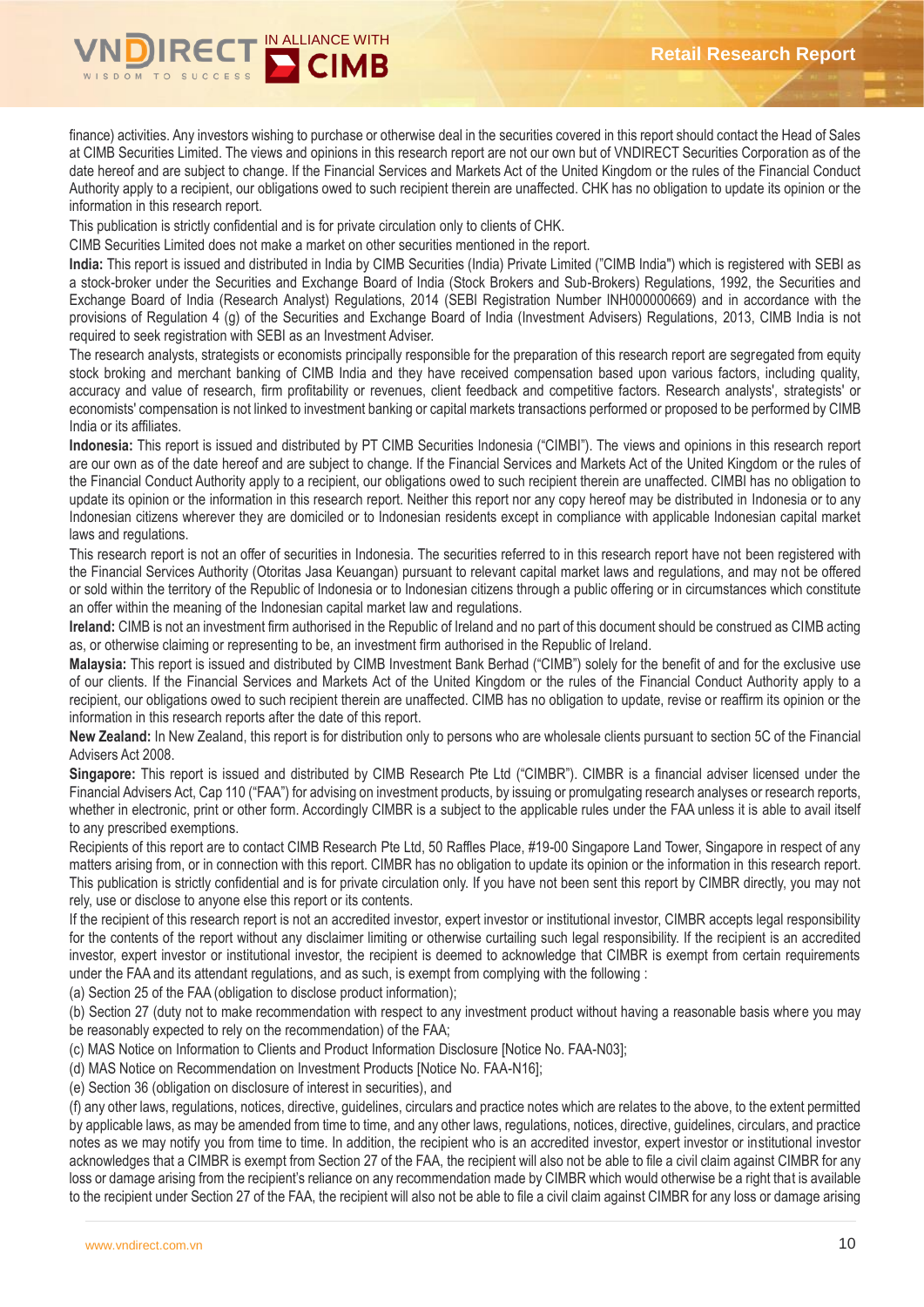

from the recipient's reliance on any recommendation made by CIMBR which would otherwise be a right that is available to the recipient under Section 27 of the FAA.

CIMB Research Pte Ltd ("CIMBR"), its affiliates and related companies, their directors, associates, connected parties and/or employees may own or have positions in securities of the company(ies) covered in this research report or any securities related thereto and may from time to time add to or dispose of, or may be materially interested in, any such securities. Further, CIMBR, its affiliates and its related companies do and seek to do business with the company(ies) covered in this research report and may from time to time act as market maker or have assumed an underwriting commitment in securities of such company(ies), may sell them to or buy them from customers on a principal basis and may also perform or seek to perform significant investment banking, advisory, underwriting or placement services for or relating to such company(ies) as well as solicit such investment, advisory or other services from any entity mentioned in this report.

As of 13 November 2017, CIMB Research Pte Ltd does not have a proprietary position in the recommended securities in this report.

CIMB Research Pte Ltd, CIMB Securities Singapore Pte Ltd and CIMB Bank Berhad, Singapore branch do not make a market on the securities mentioned in the report.

**South Korea:** This report is issued and distributed in South Korea by CIMB Securities Limited, Korea Branch ("CIMB Korea") which is licensed as a cash equity broker, and regulated by the Financial Services Commission and Financial Supervisory Service of Korea. In South Korea, this report is for distribution only to professional investors under Article 9(5) of the Financial Investment Services and Capital Market Act of Korea ("FSCMA").

**Spain:** This document is a research report and it is addressed to institutional investors only. The research report is of a general nature and not personalised and does not constitute investment advice so, as the case may be, the recipient must seek proper advice before adopting any investment decision. This document does not constitute a public offering of securities.

CIMB is not registered with the Spanish Comision Nacional del Mercado de Valores to provide investment services.

**Sweden:** This report contains only marketing information and has not been approved by the Swedish Financial Supervisory Authority. The distribution of this report is not an offer to sell to any person in Sweden or a solicitation to any person in Sweden to buy any instruments described herein and may not be forwarded to the public in Sweden.

**Switzerland:** This report has not been prepared in accordance with the recognized self-regulatory minimal standards for research reports of banks issued by the Swiss Bankers' Association (Directives on the Independence of Financial Research).

**Taiwan:** This research report is not an offer or marketing of foreign securities in Taiwan. The securities as referred to in this research report have not been and will not be registered with the Financial Supervisory Commission of the Republic of China pursuant to relevant securities laws and regulations and may not be offered or sold within the Republic of China through a public offering or in circumstances which constitutes an offer or a placement within the meaning of the Securities and Exchange Law of the Republic of China that requires a registration or approval of the Financial Supervisory Commission of the Republic of China.

**Thailand:** This report is issued and distributed by CIMB Securities (Thailand) Company Limited ("CIMBS") based upon sources believed to be reliable (but their accuracy, completeness or correctness is not guaranteed). The statements or expressions of opinion herein were arrived at after due and careful consideration for use as information for investment. Such opinions are subject to change without notice and CIMBS has no obligation to update its opinion or the information in this research report.

If the Financial Services and Markets Act of the United Kingdom or the rules of the Financial Conduct Authority apply to a recipient, our obligations owed to such recipient are unaffected.

**United Arab Emirates:** The distributor of this report has not been approved or licensed by the UAE Central Bank or any other relevant licensing authorities or governmental agencies in the United Arab Emirates. This report is strictly private and confidential and has not been reviewed by, deposited or registered with UAE Central Bank or any other licensing authority or governmental agencies in the United Arab Emirates. This report is being issued outside the United Arab Emirates to a limited number of institutional investors and must not be provided to any person other than the original recipient and may not be reproduced or used for any other purpose. Further, the information contained in this report is not intended to lead to the sale of investments under any subscription agreement or the conclusion of any other contract of whatsoever nature within the territory of the United Arab Emirates.

**United Kingdom:** In the United Kingdom and European Economic Area, this report is being disseminated by CIMB Securities (UK) Limited ("CIMB UK"). CIMB UK is authorized and regulated by the Financial Conduct Authority and its registered office is at 27 Knightsbridge, London, SW1X7YB. Unless specified to the contrary, this report has been issued and approved for distribution in the U.K. and the EEA by CIMB UK. Investment research issued by CIMB UK has been prepared in accordance with CIMB Group's policies for managing conflicts of interest arising as a result of publication and distribution of investment research. This report is for distribution only to, and is solely directed at, selected persons on the basis that those persons: (a) are eligible counterparties and professional clients of CIMB UK; (b) have professional experience in matters relating to investments falling within Article 19(5) of the Financial Services and Markets Act 2000 (Financial Promotion) Order 2005 (as amended, the "Order"), (c) fall within Article 49(2)(a) to (d) ("high net worth companies, unincorporated associations etc") of the Order; (d) are outside the United Kingdom subject to relevant regulation in each jurisdiction, or (e) are persons to whom an invitation or inducement to engage in investment activity (within the meaning of section 21 of the Financial Services and Markets Act 2000) in connection with any investments to which this report relates may otherwise lawfully be communicated or caused to be communicated (all such persons together being referred to as "relevant persons"). This report is directed only at relevant persons and must not be acted on or relied on by persons who are not relevant persons. Any investment or investment activity to which this report relates is available only to relevant persons and will be engaged in only with relevant persons.

Where this report is labelled as non-independent, it does not provide an impartial or objective assessment of the subject matter and does not constitute independent "investment research" under the applicable rules of the Financial Conduct Authority in the UK. Consequently, any such non-independent report will not have been prepared in accordance with legal requirements designed to promote the independence of